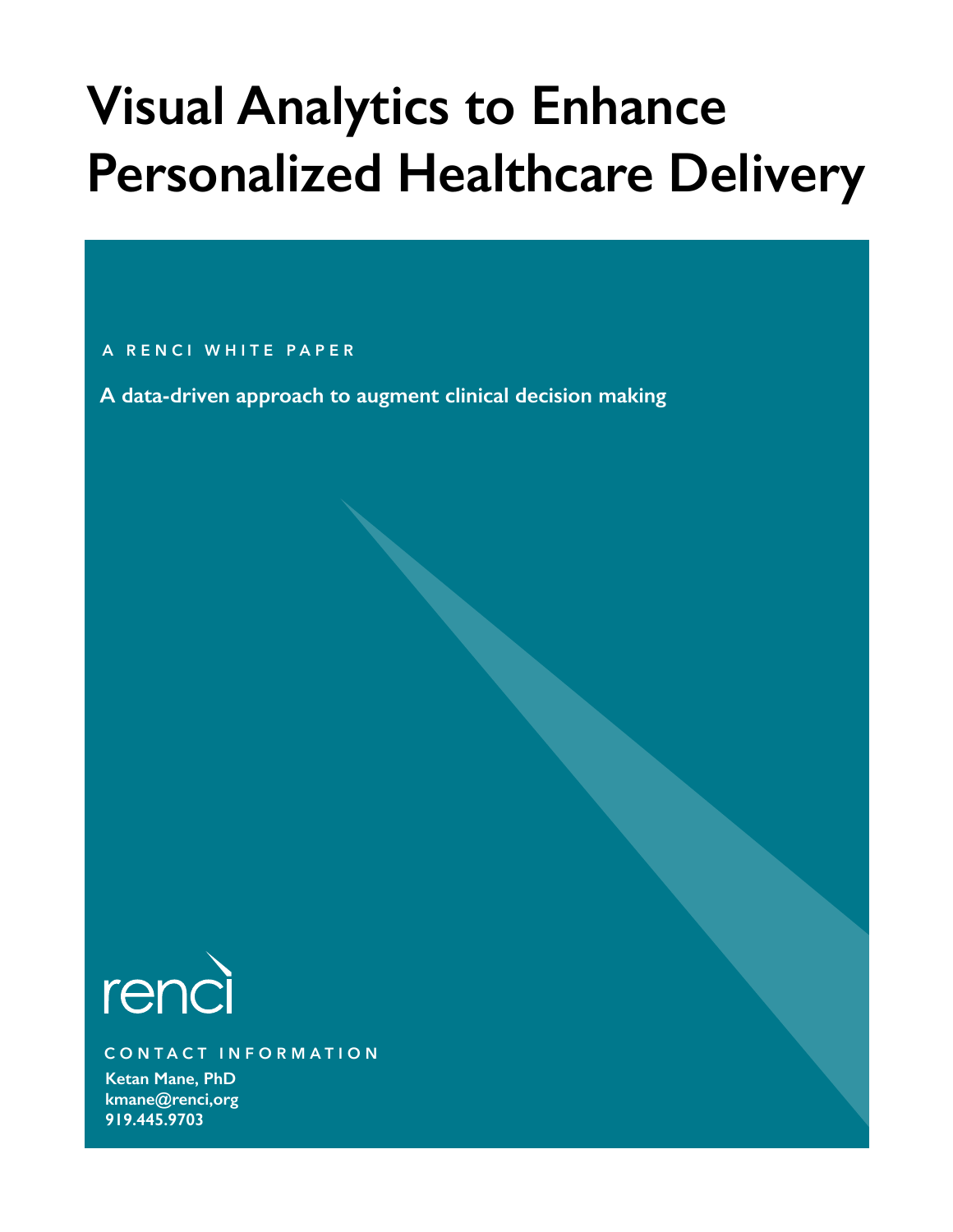# **Summary**

**I** n a typical clinical setting, physicians rely on their personal experiences, and clinical recommendations and treatment guidelines developed from clinical trials in order to practice evidence-based medicine. However, in complex cases, the individual physician's experience may not be sufficient to identify the best treatment option for the patient. Additionally, clinical trials use controlled populations, thus limiting the ability to generalize results to patients in real-world situations with multiple comorbid conditions. All of these factors lead to a gap in medical care applied to an individual patient.

With the widespread adoption of Electronic Medical Record (EMR) systems to capture patient data, there is a growing need, as well as an opportunity, to leverage stored patient data in order to augment a physician's clinical decisions regarding patient care. The combination of analytical computations with interactive visual representation, referred to as Visual Analytics (VA), allows users to see, explore, and understand large amounts of information at once. In the medical domain, the Renaissance Computing Institute (RENCI), along with partner organizations, has designed a VA-framework based tool – VisualDecisionLinc (VDL) that offers an innovative approach to bridge the gap and thereby derive insight into a patient's treatment strategies. VDL works by:

- 1. Stratifying evidence from comparative patient cohorts into the EMR.
- 2. Bringing the knowledge at the physician's fingertips into a format that is easy to read and absorb.
- 3. Incorporating decision support features to customize the evidence in real time and deliver personalized care at the point of care.

# **The Challenge**

An Electronic EMR is a collection of information on each and every<br>individual patient visiting a provider facility. Typically, a wide rang<br>of data is collected which includes demographics, medical history,<br>comorbid conditi individual patient visiting a provider facility. Typically, a wide range of data is collected which includes demographics, medical history, comorbid conditions, medications, allergies, immunizations, test results, and billing information.

The fundamental problem is that EMRs are set up to view patient visits as "transactions" in order to facilitate billing and insurance processing instead of providing quality care to reduce cost and improve patient management. Further, EMRs offer physicians limited support in the decision making process.

Additional challenges that need to be addressed to optimize EMRs to facilitate quality care include:

*Information Overload:* Clinicians face information overload when presented with large amount of patient data in a time-pressured clinical setting. EMRs provide access to large volumes of patient data; however, the ability of the human mind to process large amounts of data in real time is limited.

*Patient Data Representation Format:* Current EMR systems present patient data in a tabular format. Often, clinicians must navigate through

# **At a Glance**

- With growing collections of patient data in Electronic Medical Records systems, clinicians have access to vast amounts of real-world patient data.
- Visual analytics, a symbiotic coupling of analytics and visualization, helps to analyze large data sets, and represent results in an easy-to-absorb format with interaction capabilities, making it simple to gather insights from data.
- The VisualDecisionLinc tool uses visual analytics as a framework to transform data into an actionable format. It aggregates health outcome evidence from similar populations to personalize care and uses visual data views to inject evidence into the clinician's workflow, which helps facilitate the decision-making process.

## **The Team**

Written by **Ketan Mane,** PhD, Senior Research Scientist, RENCI; **Charles Schmitt,** PhD**,** Director of Informatics, RENCI; **Phillips Owen,**  BS**,** Research Software Architect, RENCI; **Kirk Wilhelmsen,** MD, PhD, Chief Domain Scientist, Genomics, and Director, Biomedical Research Initiatives, RENCI; and **Smitha K. Prasad,** MS**,** Technical Writer for RENCI**.** Editing and Design support by **Karen Green,** MA**,** Director, Communications, RENCI.

Vol. 2, No. 4 in the RENCI White Paper Series, September 2014 Renaissance Computing Institute University of North Carolina at Chapel Hill 919-445-9640 www.renci.org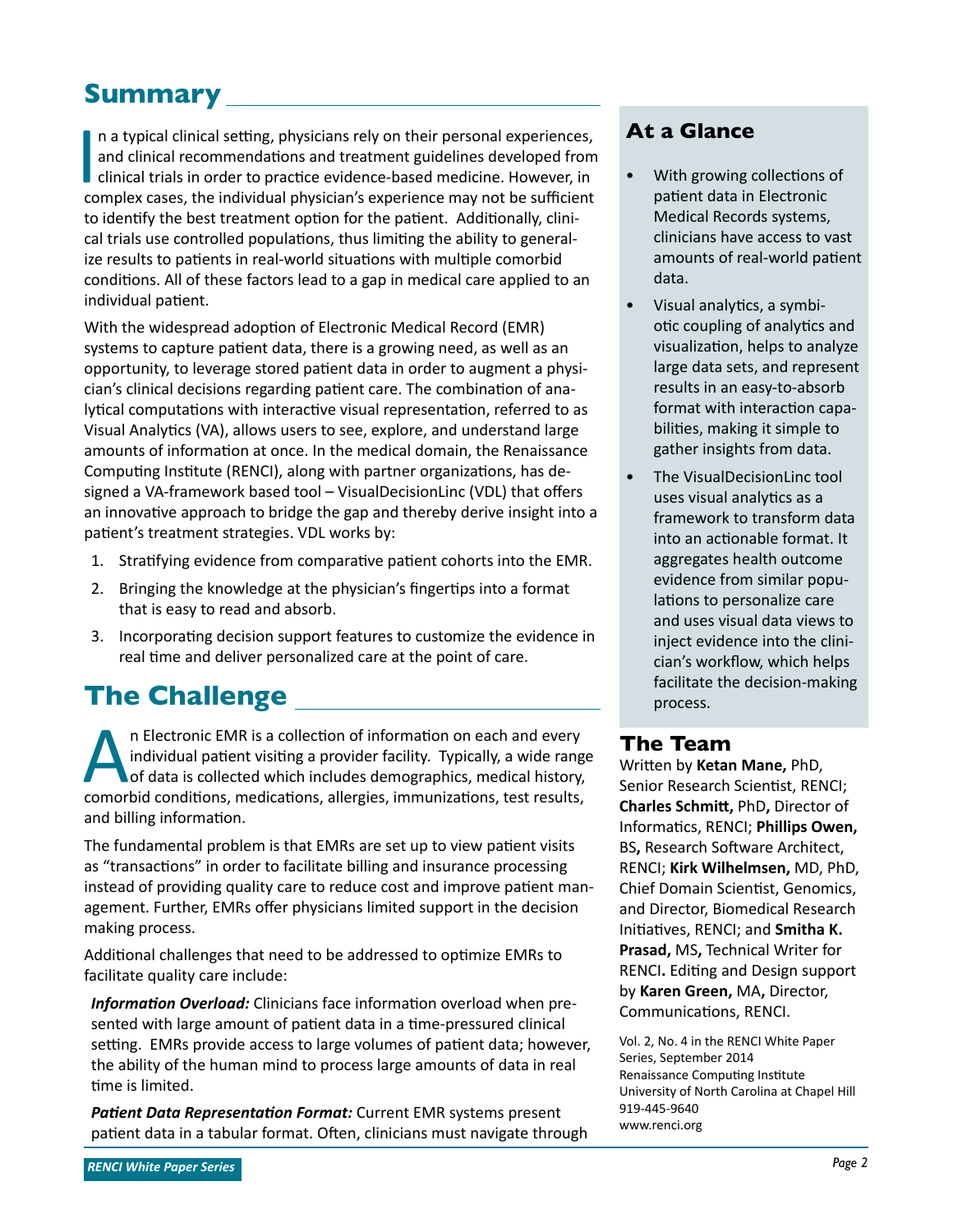multiple screens and tabs in order to find relevant patient information. In a time-limited clinical setting, it is important for a clinician to have the ability to interact with the data and quickly gain clinically relevant insights to determine different treatment options.

*Alert Fatigue:* EMRs provide limited decision support, mostly in the form of alerts to indicate drug-drug interaction. "Alert fatigue" is the result of too many alerts, and often the clinicians tend to simply switch

off the alerts or ignore them altogether.

*Gap in care:* While EMRs contain vast amounts of data, there is still a gap between the patient data that is available in usable format, and data that can be applied to determining treatment options for the target patient. Access to structured EMR data offers the potential to bridge this gap, provided the data is properly leveraged.

# **Ideas into Action: Visual Analytics to Improve the Quality of Patient Care**

hile vast amounts of data are available from EMRs, it is critical to develop new methods for extracting knowledge from this data in order to optimize treatments, improve the quality of patient care, and increase the likelihood of positive patient outcomes. The solution to bridge the gap between available EMR data and improved patient care and outcomes lies in using computational methods combined with visual representations of data and data analytics. The symbiotic coupling of analytics and visualization can be achieved using Visual Analytics (VA) techniques. VA is the science of analytical reasoning facilitated by interactive visual interfaces. The visual representation of clinical data allows users to see, explore, and understand large amounts of information at once.

VA offers the best of both worlds by harnessing computational power to quickly process vast amounts of information, while maintaining the physician ability to make the ultimate decisions on treatments. Using this approach, collective intelligence obtained from the existing EMRs can be leveraged using VA techniques to provide insights into the information, thus leading to efficient decision support patient treatment.

## **Using Data to Personalize Patient Care**

In order to test the application of VA, researchers at RENCI collaborated with Duke University researchers and worked on anonymized real-world patient data from the MindLinc EMR system, the largest deidentified, psychiatry-focused, outcome-based, data warehouse in the United States. The MindLinc EMR system stores data on patient demographics, current and past medications, side-effects, comorbidities, and other related clinical data points, including psychiatric diagnoses and therapeutic outcomes. By applying the principles of visual analysis, the RENCI team built

a prototype VA tool called VisualDecisionLinc (VDL) to aid physicians in identifying strategies for patient treatment.

Working with real-world patient data from patients with Major Depressive Disorder (MDD), the researchers explored and developed innovative ways to quickly identify and stratify patient cohorts, and aggregate evidence on treatment options that work. They also identified techniques to put this knowledge at the

*The solution to bridge the gap between available EMR data and improved patient care and outcomes lies in using computational methods combined with visual representations of data and data analytics.*

physician's fingertips in a visual format and incorporated decision support features that customize the evidence to the physician's needs. The VA approach was designed to help overcome the density of information presented by the EMRs, and to simultaneously present the intelligence of analytics in an easily understandable format. VDL techniques were designed to be easily integrated into the workflows of different medical practices with minor adaptation. The User Interface (UI) shows information about the patient, their health outcomes resulting from various treatments in the past, as well as recommended potential treatment options that have worked for similar patient cohorts. Additionally, if a recommended treatment is selected, VDL enables the physician to gain some foresight into how the particular patient will react to the treatment choice.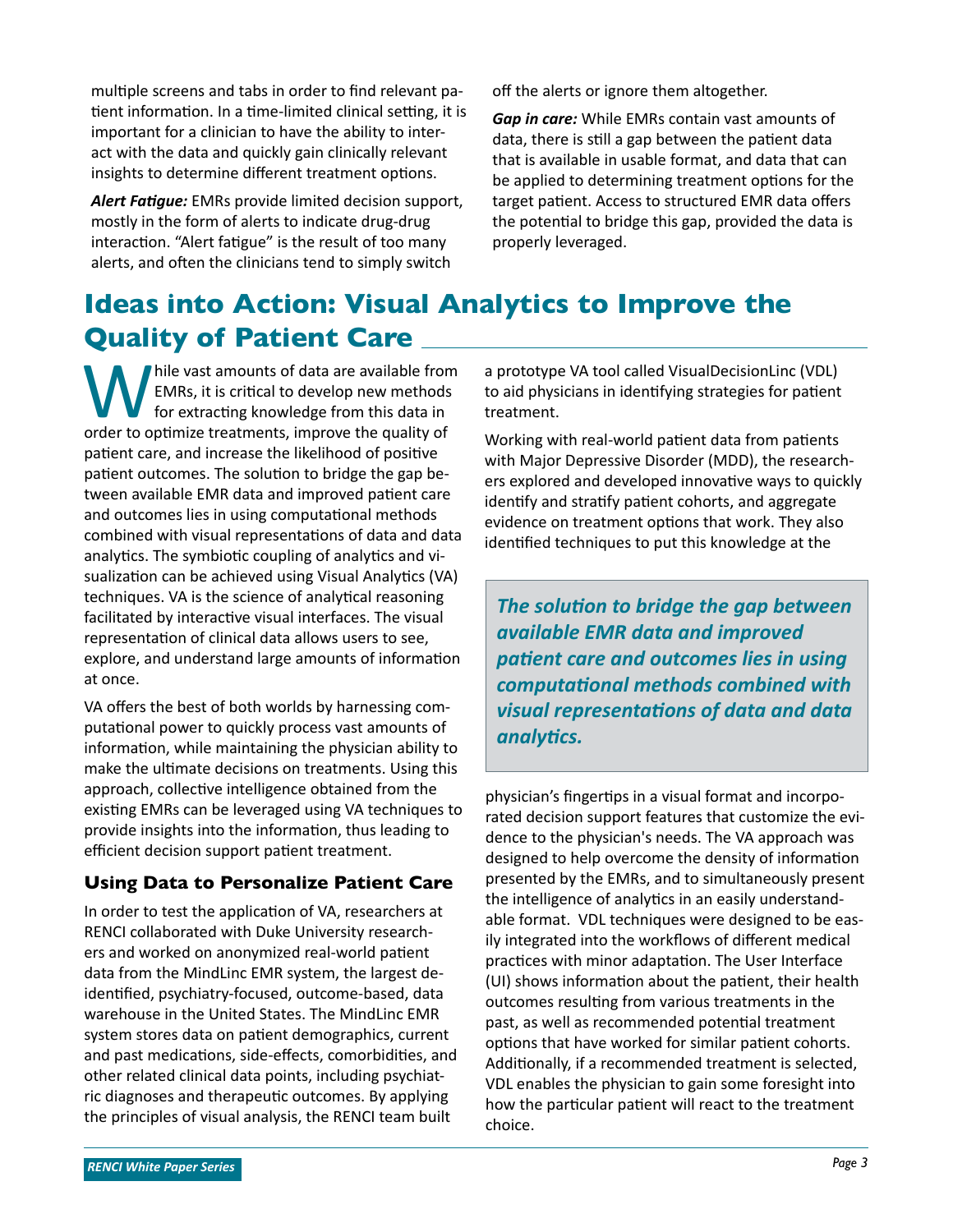#### the patient

#### **Health Outcome overview**



#### **Rx Recommendation**

**Predictive/Foresight** 

**Figure 1:** Figure 1: Dashboard-style visual UI with integrated and interactive data views to impact care delivery.

RENCI data infrastructure and medical informatics experts also teamed up with epilepsy experts at the UNC Chapel Hill School of Medicine, Duke University School of Medicine, and Boston Children's Hospital at Harvard University to apply visualization principles to EMR data of pediatric patients with epilepsy. The RENCI team

has worked on a prototype application that allows clinicians to spot trends in the data and interact with the data to gain clinically relevant insights. The use of interactive displays augments the physician's information processing abilities by reducing information overload and facilitating the decision making process.



**Figure 2:** View showing comparative population data for use in decision support for an individual patient. Different data views are labeled. 1: Demographics for an individual patient; 2: Seizure history for an individual patient; label 3: Treatment evidence aggregated from the comparative population; 4: Data attribute level filters with yes/no (Y/N) toggles for variable selection.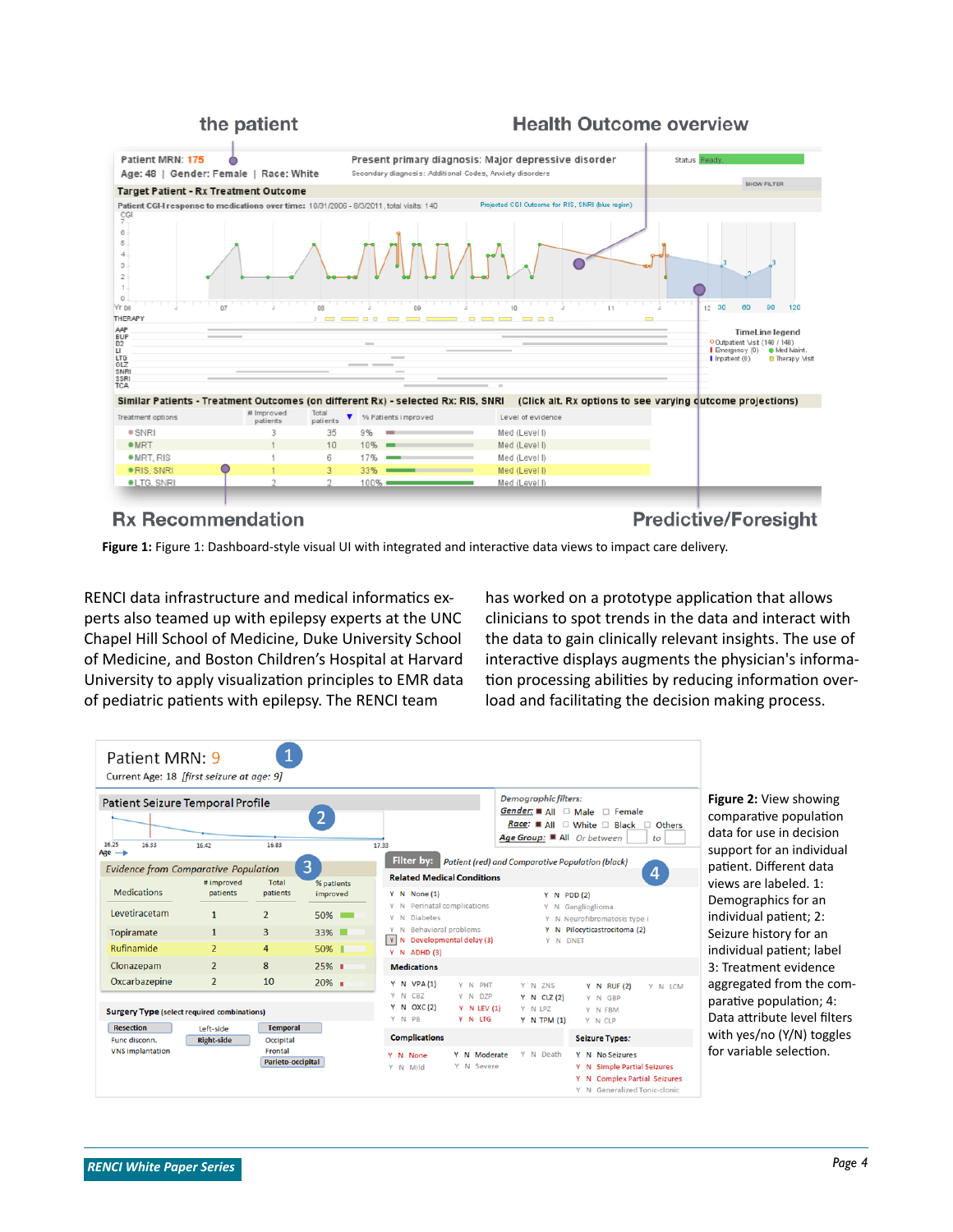## **Optimizing Treatment Guidelines for Care Delivery**

Inical treatment guidelines are the primary means of distributing evidence-based treatment recommendations to clinicians. Unfortunately, clinicians frequently do not adhere to these guidelines in their clinical practices for various reasons, such as the lack of patient-specific information, the absence of current information, and the difficulty of adopting the guidelines into the clinician's workflow.

A VA -based system also helps physicians map treatment guidelines to a patient's treatment history, which in turn allows the physician to easily understand what treatments have worked in the past and how they compare to the treatment guidelines developed for the condition. A visual comparison of treatment guidelines and patient history would be too time consuming without a VA system, yet it gives the physician insight into different treatment options tried over time,

compares the course of the patient's treatment to the treatment guidelines and helps the physician utilize a wealth of evidence in making further treatment decisions. To demonstrate the visualization approach to clinical guidelines, the RENCI-led research team used a sample data set of patients from the MindLinc EMR and applied VA techniques to summarize the association between a patient's medical condition and the prescribed medication. Further, analytics was also used to predict the likely response of the patient to a prescribed medication. The physician interface used visual cues to indicate condition improvement or deterioration after a treatment so that that the physician was able to rapidly process the latest information on the patient's condition and decide on the best course of treatment.



**Figure 3:** A compressed guideline representation for rapid absorption of treatments, and their outcome information. Red represents a bad outcome; green represents a good outcome.

## **Capturing Data on Mobile Devices**

As more people rely on smartphone applications<br>And other digital aids to capture and record health patterns and behavior, a wealth of data captured outside the walls of the clinical setting is becoming available. Integrating this information with the patient's EMR will provide their physicians with more information on the patient's lifestyle and habits.

For instance, clinicians who treat patients with epilepsy often see them after a medical event such as a seizure. But to effectively treat the condition, they need information about the patient's entire disease history. EMRs contain information about the frequency

of seizures, drugs, dosages, side effects and hospital stays, but sifting through stacks of paper records is impractical and often impossible for busy physicians. To make patient profiles easy to access and analyze, RENCI is developing a visual dashboard that allows the clinician to view a patient profile in an easy-to-understand visual format. The dashboard includes longitudinal displays of information such as seizure events, medications, and side effects experienced. The clinician can overlay different types of data, making it easy to spot trends and find correlations between different variables, such as seizures and medications or medications and side effects.